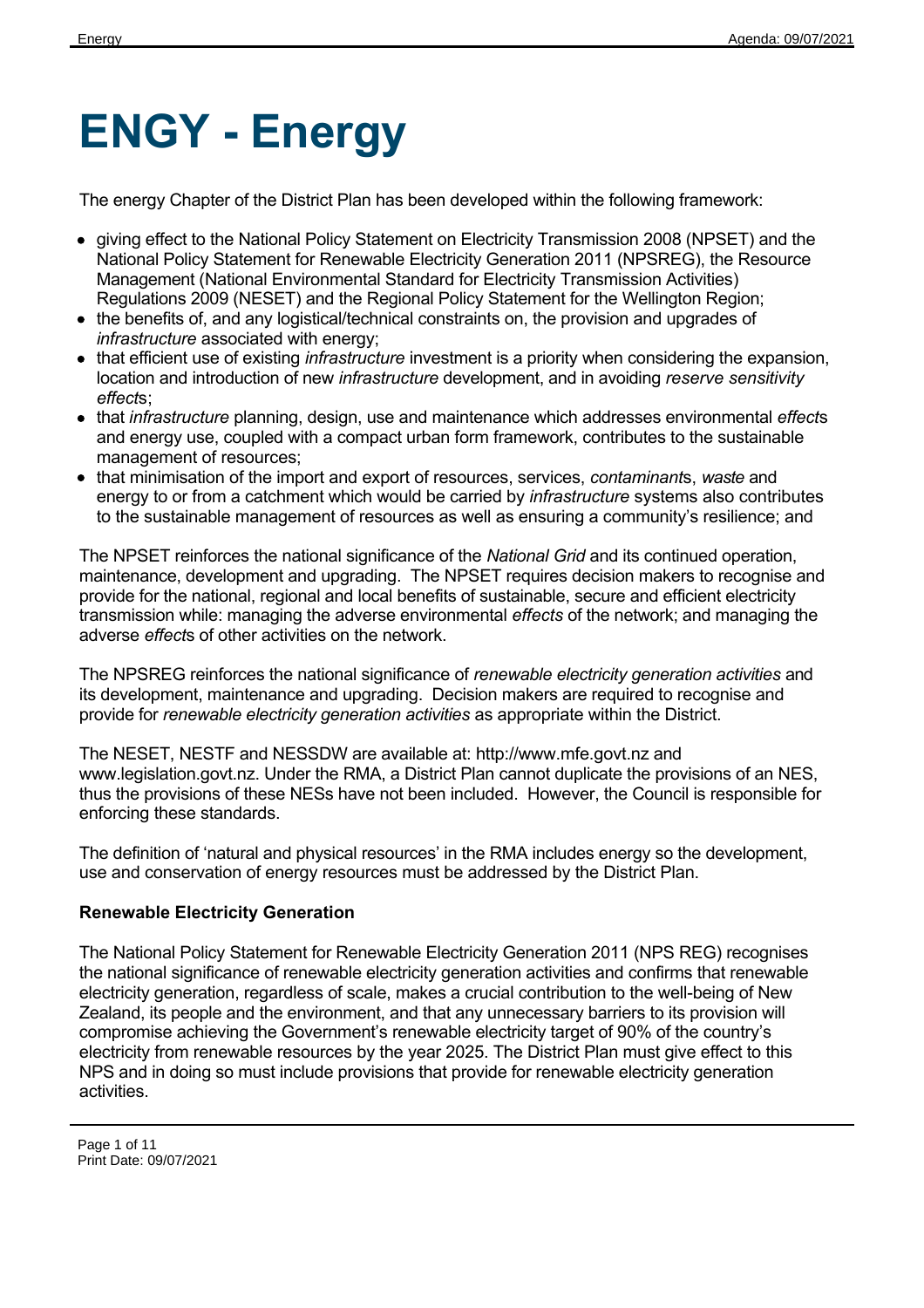The District has renewable energy resources that are suitable for renewable electricity generation, in particular wind, solar, wave and hydro energy. There is potential for renewable electricity generation activities at the domestic, community and larger commercial scale.

At the domestic scale, there are various ways to use natural sources of heat, including the orientation of buildings towards the sun to assist passive heating, cooling and natural lighting. This can be achieved through subdivision design, or energy efficiency of new buildings through orientation and energy efficient building materials. Significant gains can also be made through solar water heating or solar panels in dwellings.

Additionally at the domestic scale, there is the potential for small scale wind turbines generating sufficient electricity for a business, house or similar. Depending on their size and location this scale of facility may not create significant effects. Similarly, smaller scale hydro-electric schemes may prove viable and create relatively few adverse effects.

Larger scale renewable electricity generation activities can bring local, regional and national benefits but can have significant adverse environmental effects. Environmental effects can include temporary construction effects, effects on amenity values, landscape values, ecology, cultural and heritage values. The adverse effects of the distribution network are discussed in the network utilities section of this Chapter.

Given renewable electricity generation activities face practical constraints, such as needing to be sited where the renewable energy resource exists, many developments are unlikely to be able to internalise all potential adverse effects that they may generate within the site. The nature and scale of effects arising from any renewable electricity generation activity is primarily a function of the activity's location, including the sensitivity of the environment in which it is located. The benefits of renewable electricity generation development need to be weighed up against potential adverse effects. This requires careful assessment to ensure that adverse effects on the environment are avoided, remedied or mitigated. In situations where the adverse effects are unknown or a 'residual effect' cannot be avoided, remedied or mitigated, it is acknowledged that adaptive management, offsetting or environmental compensation may be appropriate – refer to the National Policy Statement for Renewable Electricity Generation, 2011, policies C1 and C2.

# **Strategic Context**

The primary objectives that this Chapter implements are:

- DO-O1 Tāngata Whenua
- DO-O3 Development Management
- DO-O8 Strong Communities;
- DO-O13 Infrastructure; and
- DO-O18 Renewable Energy, Energy Efficiency and Conservation.

#### **DO-O1** Tāngata Whenua

To work in partnership with the *tangata whenua* of the District in order to maintain *kaitiakitanga* of the District's resources and ensure that decisions affecting the natural *environment* in the District are made in accordance with the principles of Te Tiriti o Waitangi (Treaty of Waitangi).

#### **DO-O3** Development Management

To maintain a consolidated urban form within existing urban areas and a limited number of identified growth areas which can be efficiently serviced and integrated with existing townships,

Page 2 of 11 Print Date: 09/07/2021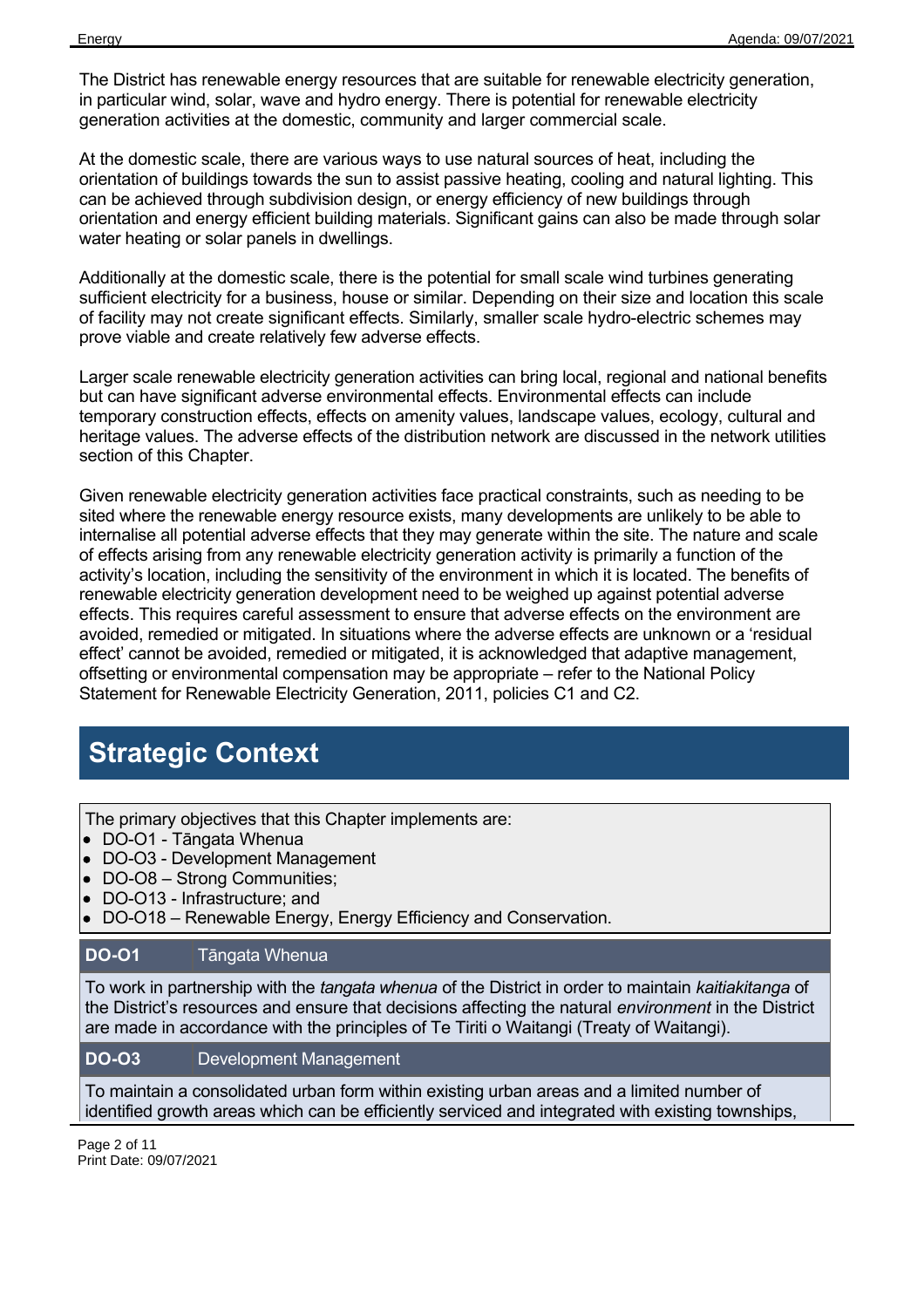#### delivering:

- 1. urban areas which maximise the efficient end use of energy and integration with infrastructure;
- 2. a variety of living and working areas in a manner which reinforces the function and vitality of centres;
- 3. resilient communities where development does not result in an increase in risk to life or severity of damage to property from natural hazard events;
- 4. higher residential densities in locations that are close to centres and public open spaces, with good access to public transport;
- 5. management of development in areas of special character or amenity so as to maintain, and where practicable, enhance those special values;
- 6. sustainable natural processes including freshwater systems, areas characterised by the productive potential of the land, ecological integrity, identified landscapes and features, and other places of significant natural amenity;
- 7. an adequate supply of housing and areas for business/employment to meet the needs of the District's anticipated population which is provided at a rate and in a manner that can be sustained within the finite carrying capacity of the District; and
- 8. management of the location and effects of potentially incompatible land uses including any interface between such uses.

## **DO-O8** Strong Communities

To support a cohesive and inclusive community where people:

- 1. have easy access and connectivity to quality and attractive public places and local social and community services and facilities;
- 2. have increased access to locally produced food, energy and other products and resources;
- 3. have improved health outcomes through opportunities for active living or access to health services; and
- 4. have a strong sense of safety and security in public and private spaces.

## **DO-O13** Infrastructure

To recognise the importance and national, regional and local benefits of *infrastructure* and ensure the efficient *development*, maintenance and operation of an adequate level of social and physical *infrastructure* and services throughout the District that:

- 1. meets the needs of the community and the region; and
- 2. builds stronger community resilience, while avoiding, remedying or mitigating adverse *effects* on the *environment*.

#### **DO-O18** Renewable energy, energy efficiency and conservation

Increase the development and use of energy from renewable sources, including on-site systems, and efficiency and conservation of energy use while avoiding, remedying or mitigating adverse *effect*s on the *environment*.

The rules in this chapter apply to all land and activities in all *zones* unless otherwise specified. Provisions in other chapters of the Plan may also be relevant.

# **Policies**

**ENGY-P1** | Renewable Electricity Generation Activities

Page 3 of 11 Print Date: 09/07/2021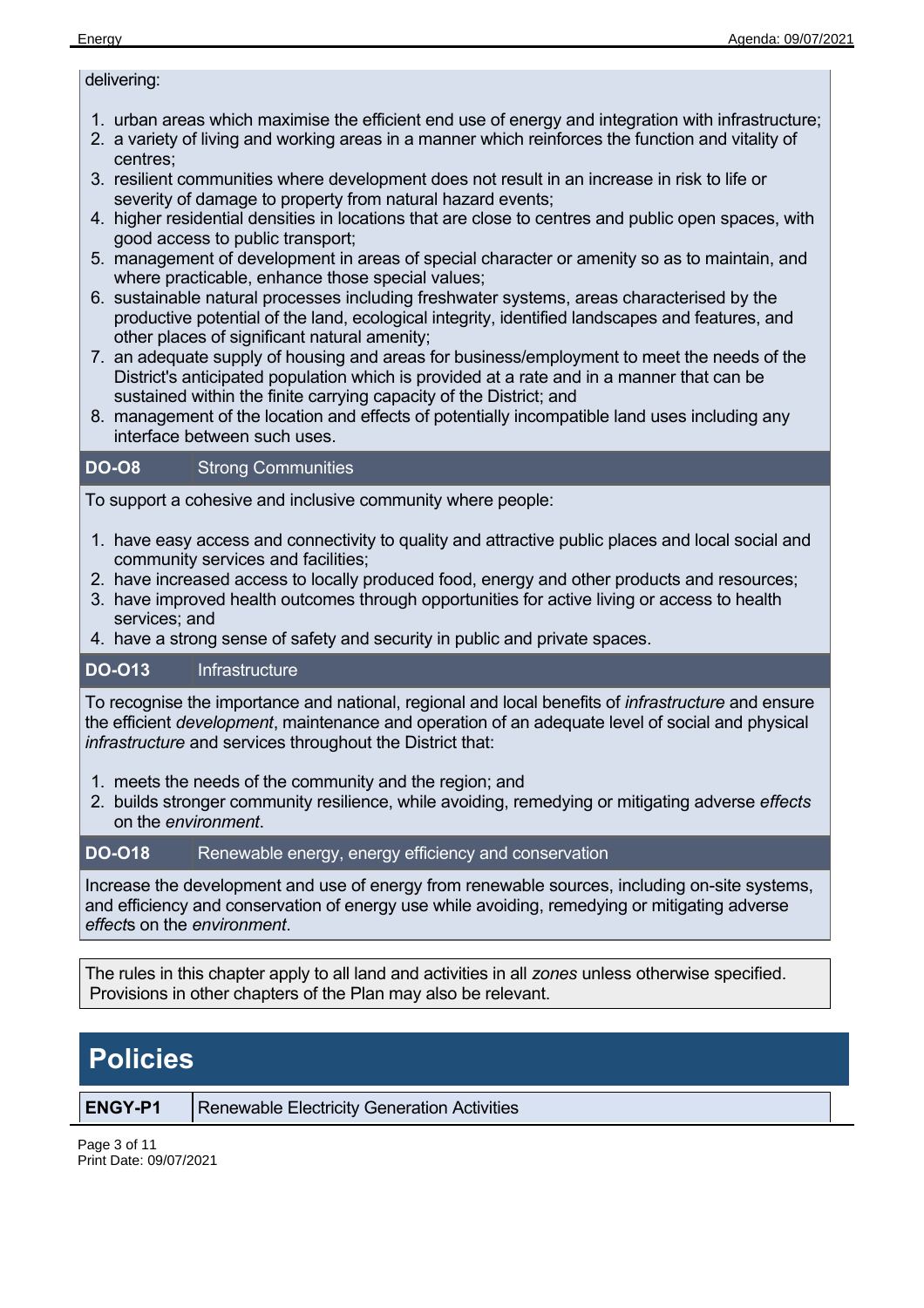| The local, regional and national benefits to be derived from renewable electricity will be recognised<br>by supporting the investigation, <i>development</i> , operation, maintenance and upgrading of renewable<br>electricity generation activities, including domestic and community scale distributed renewable<br>electricity generation, provided adverse effects are avoided, remedied or mitigated. |                                                                                                                                                                                                                                                                                                                                                                                                                                                            |
|-------------------------------------------------------------------------------------------------------------------------------------------------------------------------------------------------------------------------------------------------------------------------------------------------------------------------------------------------------------------------------------------------------------|------------------------------------------------------------------------------------------------------------------------------------------------------------------------------------------------------------------------------------------------------------------------------------------------------------------------------------------------------------------------------------------------------------------------------------------------------------|
|                                                                                                                                                                                                                                                                                                                                                                                                             | Note: The policy gives effect to the National Policy Statement on Electricity Transmission, 2008,<br>the National Policy Statement for Renewable Electricity Generation, 2011 and the Regional Policy<br>Statement for the Wellington Region.                                                                                                                                                                                                              |
| <b>ENGY-P2</b>                                                                                                                                                                                                                                                                                                                                                                                              | Investigation and Identification                                                                                                                                                                                                                                                                                                                                                                                                                           |
|                                                                                                                                                                                                                                                                                                                                                                                                             | The investigation, identification and assessment of potential sites and energy sources for<br>renewable electricity generation activities will be provided for.                                                                                                                                                                                                                                                                                            |
| Generation.                                                                                                                                                                                                                                                                                                                                                                                                 | <b>Note:</b> This Policy gives effect to the National Policy Statement for Renewable Electricity                                                                                                                                                                                                                                                                                                                                                           |
| <b>ENGY-P3</b>                                                                                                                                                                                                                                                                                                                                                                                              | Proximity of Renewable Electricity Generation to Planning Features                                                                                                                                                                                                                                                                                                                                                                                         |
|                                                                                                                                                                                                                                                                                                                                                                                                             | Renewable electricity generation activities:                                                                                                                                                                                                                                                                                                                                                                                                               |
|                                                                                                                                                                                                                                                                                                                                                                                                             | 1. should seek to avoid adverse effects on outstanding natural features and landscapes, while:                                                                                                                                                                                                                                                                                                                                                             |
|                                                                                                                                                                                                                                                                                                                                                                                                             | a. considering the constraints imposed on achieving measures to manage environmental<br>effects by the logistical and technical practicalities and location of the resource; and<br>b. having regard to the location of existing structures and infrastructure including roads,<br>telecommunications, electricity distribution network and the national grid and the need to<br>connect renewable electricity generation activities to the national grid; |
| District Plan Maps:                                                                                                                                                                                                                                                                                                                                                                                         | 2. will be managed to avoid inappropriate new <i>development</i> in the following as identified on                                                                                                                                                                                                                                                                                                                                                         |
|                                                                                                                                                                                                                                                                                                                                                                                                             | a. well defined fault avoidance area; and<br>b. well defined extension fault avoidance area;                                                                                                                                                                                                                                                                                                                                                               |
| District Plan Maps:                                                                                                                                                                                                                                                                                                                                                                                         | 3. avoid, remedy or mitigate adverse effects on the following features and areas identified on                                                                                                                                                                                                                                                                                                                                                             |
|                                                                                                                                                                                                                                                                                                                                                                                                             | a. Natural Open Space Zone;<br>b. ecological sites; and<br>c. historic heritage features identified in Schedules 7, 8 and 9.                                                                                                                                                                                                                                                                                                                               |
|                                                                                                                                                                                                                                                                                                                                                                                                             | <b>Note:</b> This policy gives effect to the National Policy Statement for Renewable Electricity<br>Generation, 2011, and the Regional Policy Statement for the Wellington Region.                                                                                                                                                                                                                                                                         |
| <b>ENGY-P4</b>                                                                                                                                                                                                                                                                                                                                                                                              | Reverse Sensitivity on Existing Renewable Electricity Generation Facilities                                                                                                                                                                                                                                                                                                                                                                                |
|                                                                                                                                                                                                                                                                                                                                                                                                             | New subdivisions, development and land use activities shall be designed and located so that they<br>will not adversely affect the operation and maintenance of existing lawfully established renewable<br>electricity generation facilities.                                                                                                                                                                                                               |
| Note: This policy gives effect to the National Policy Statement for Renewable Electricity<br>Generation, 2011.                                                                                                                                                                                                                                                                                              |                                                                                                                                                                                                                                                                                                                                                                                                                                                            |
| <b>ENGY-P5</b>                                                                                                                                                                                                                                                                                                                                                                                              | Assessment Criteria for Renewable Electricity Generation                                                                                                                                                                                                                                                                                                                                                                                                   |
|                                                                                                                                                                                                                                                                                                                                                                                                             | The following assessment criteria will be applied when considering <i>resource consent</i> applications                                                                                                                                                                                                                                                                                                                                                    |
|                                                                                                                                                                                                                                                                                                                                                                                                             |                                                                                                                                                                                                                                                                                                                                                                                                                                                            |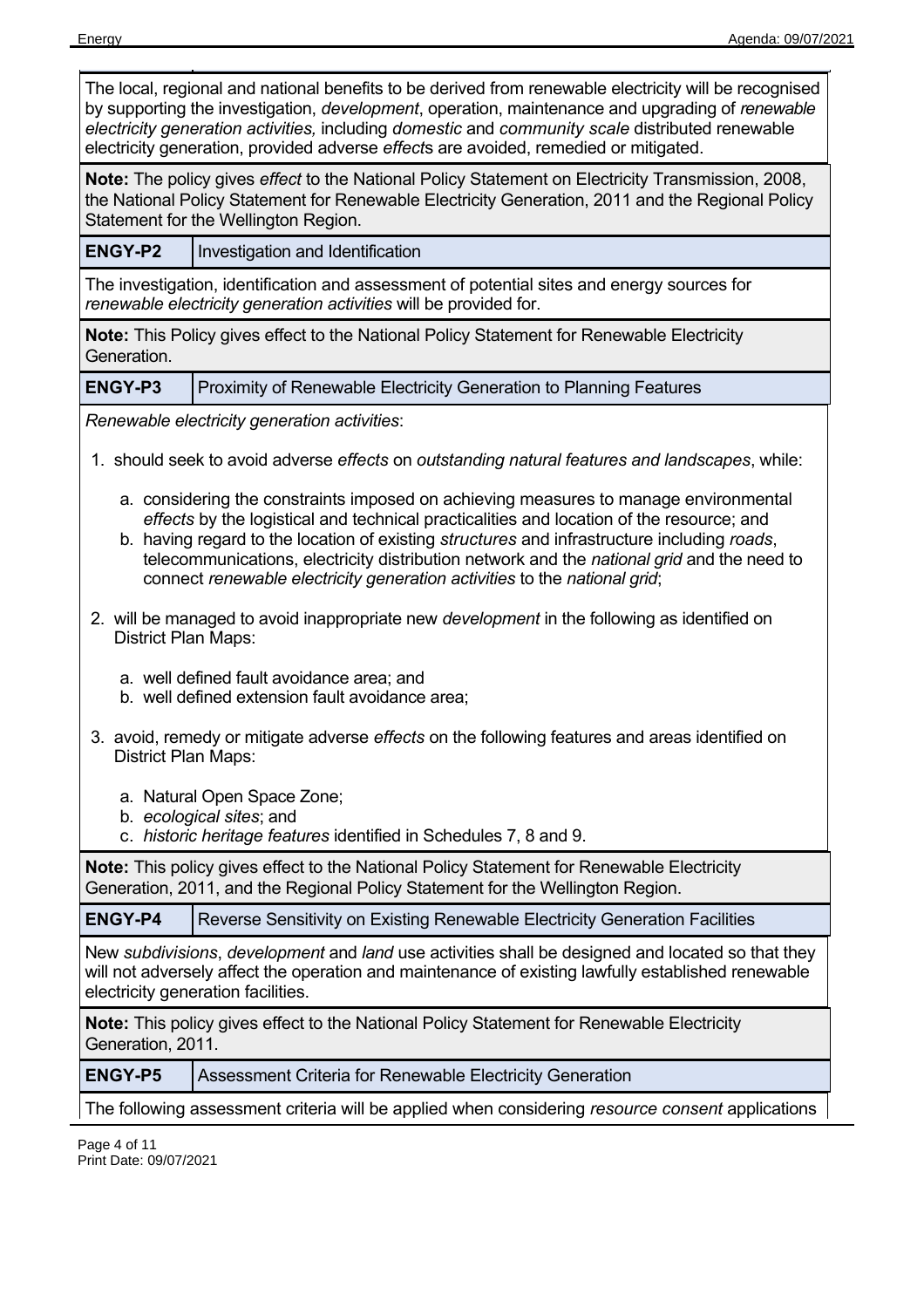for the *development*, construction, operation, maintenance and upgrading of *renewable electricity generation activities*:

- 1. the positive *effects* derived from the proposal including;
	- a. the contribution to Central Government energy policy objectives and renewable energy targets;
	- b. the contribution the proposal will make to the security of supply and increased energy interdependence for the District;
	- c. the contribution to economic benefits for regional and local economy; and
	- d. any other positive benefits that the proposal is able to generate;
- 2. the *effects* of traffic and *vehicle movements*;
- 3. the extent to which the activity may exacerbate or be adversely affected by *natural hazards*;
- 4. the actual and potential *noise effects* of the proposal as follows:
	- a. for all activities except for wind farms, compliance with relevant New Zealand Acoustic standards or District Plan *noise* provision for the *zone* in which the activity is located, as appropriate; and
	- b. for wind farms, compliance with NZS 6808:2010 Acoustics Wind Farm Noise.
- 5. visual *effects* including:
	- a. the *effect* on local character;
	- b. the extent to which the proposal will be visually dominant from residences, key public places, viewing points, the beach, Kapiti Island and significant recreational areas;
	- c. the *effect* on the *natural character* of the *coastal environment*;
	- d. the extent to which any aspect of the activity can be sited underground; and
	- e. the scale and *height* of any *structures*.
- 6. ecological *effects* of the activity including:
	- a. the extent to which vegetation will be removed during construction;
	- b. the sensitivity of the *subject site* of disturbance including *land* stability;
	- c. the extent of *earthworks* proposed, including access tracks, *roads* and *building* platforms and the rehabilitation proposed, the *effects* of runoff on the catchment and how these can be managed; and
	- d. the *effect* on birds and other fauna, either migratory species or resident populations onsite.
- 7. the impact of the proposal on:
	- a. sites of significance to *tangata whenua;*
	- b. *historic heritage;*
	- c. natural features including geological values;
	- d. landscape values; and
	- e. *amenity values* of the surrounding *environment* including shadow flicker, blade glint or glare.
- 8. any electromagnetic *effects*, including *effects* on existing telecommunications;
- 9. impacts on the use and *development* potential of sites within the vicinity of the renewable electricity generation facility, in particular the sustainability of the rural resource;
- 10. the *effects* on aviation, navigation and existing *network utilities*;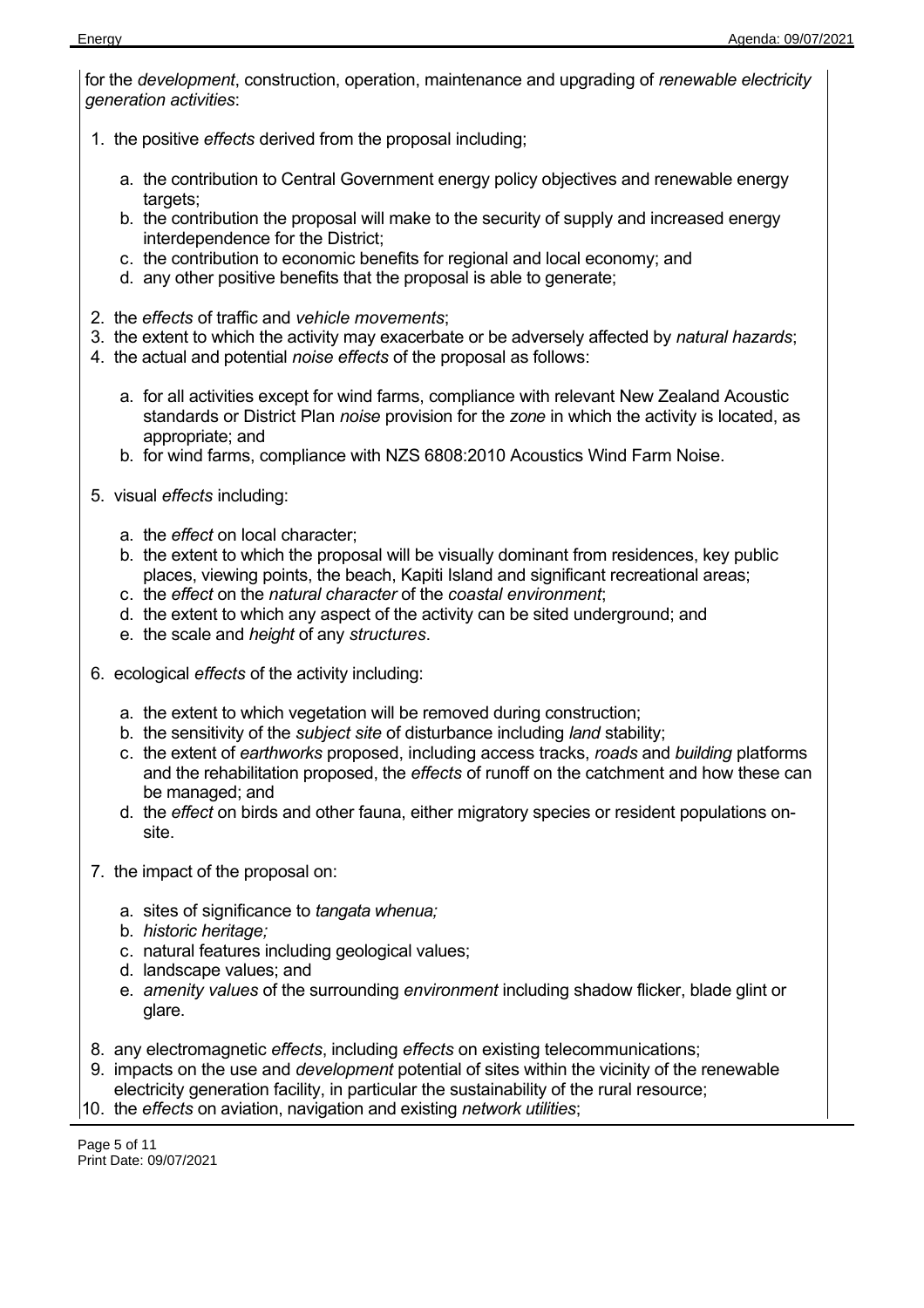- 11. the technical and operational requirements and practical constraints associated with electricity generation activities and distribution operations and *infrastructure*; and
- 12. cumulative *effects* of 1-11 above.

**ENGY-P6** Incentives

New *developments* of any scale that exhibit permanent or long-term net benefits to the natural *environment* as a result of a substantial net increase in the use of exemplary methods to promote the efficient end use of energy and renewable electricity generation, may qualify for development incentives.

Proposals must provide sufficient information relating to:

- 1. whether or not permanent achievement of the benefit(s) can be realised, and descriptions of any legal instruments to be utilised to achieve those benefits; and
- 2. the extent to which the positive *effects* achieved by the proposal offsets any increase in adverse *effect* generated by the *development incentive*(s) in Appendix 1, Development Incentives Guidelines, applied for.

| <b>Rules</b>                 |                                                                                                                                                                                                                                                                                                                                                                                                                                                                                                                                                                                                                                                                                                                      |  |
|------------------------------|----------------------------------------------------------------------------------------------------------------------------------------------------------------------------------------------------------------------------------------------------------------------------------------------------------------------------------------------------------------------------------------------------------------------------------------------------------------------------------------------------------------------------------------------------------------------------------------------------------------------------------------------------------------------------------------------------------------------|--|
| <b>ENGY-R1</b>               | The operation, maintenance, enhancement, refurbishment, replacement or<br>upgrading of renewable electricity generation facilities all zones.                                                                                                                                                                                                                                                                                                                                                                                                                                                                                                                                                                        |  |
| Permitted<br><b>Activity</b> | <b>Standards</b><br>1. The operation, maintenance, enhancement, refurbishment, replacement or<br>upgrading must comply with any relevant standards contained within this<br>Chapter.                                                                                                                                                                                                                                                                                                                                                                                                                                                                                                                                 |  |
| <b>ENGY-R2</b>               | Any solar panel mounted to any building, excluding minor buildings.                                                                                                                                                                                                                                                                                                                                                                                                                                                                                                                                                                                                                                                  |  |
| Permitted<br><b>Activity</b> | <b>Standards</b><br>1. For the purposes of calculating maximum building height and the height in<br>relation to boundary envelope any solar panel erected on, or anchored to, the<br>building must be excluded where it does not breach the maximum permitted<br>height or the height in relation to boundary envelope for the zone in which it is<br>located by more than 1 metre (measured vertically).<br>2. The following additional standards also apply to heritage buildings listed in<br>Schedule 7 - Historic Heritage:<br>a. any solar panels must be located on a roof plane which is not visible from<br>any adjacent public areas; and<br>b. solar panels are to be aligned with the plane of the roof. |  |
| <b>ENGY-R3</b>               | Roof mounted <i>domestic</i> scale wind turbines.                                                                                                                                                                                                                                                                                                                                                                                                                                                                                                                                                                                                                                                                    |  |
| Permitted<br><b>Activity</b> | <b>Standards</b><br>1. Any roof mounted <i>domestic scale</i> wind turbine must:<br>a. be subject to the <i>height in relation to boundary</i> envelope and <i>noise</i> standard                                                                                                                                                                                                                                                                                                                                                                                                                                                                                                                                    |  |
|                              | for the zone in which they are located;                                                                                                                                                                                                                                                                                                                                                                                                                                                                                                                                                                                                                                                                              |  |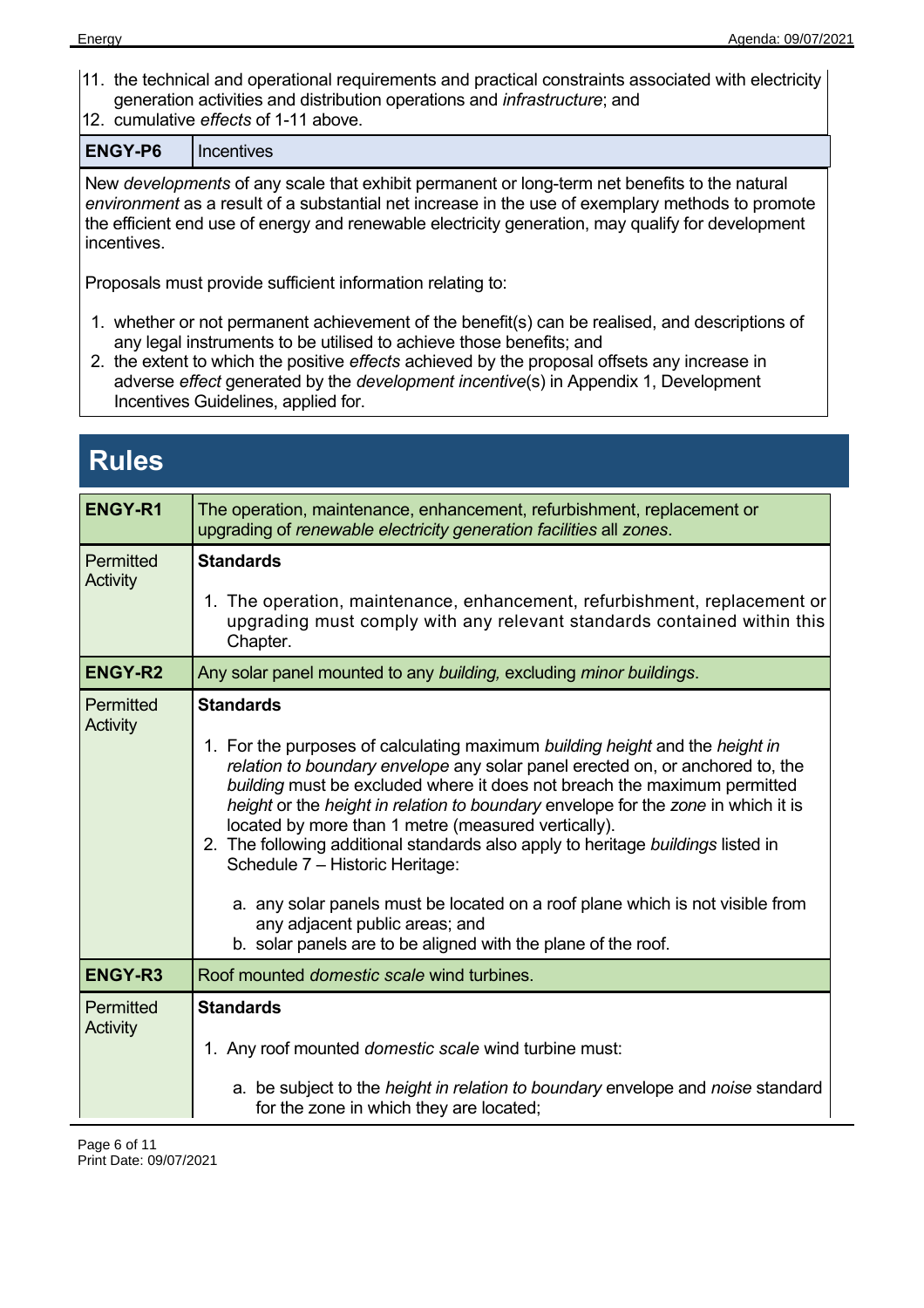|                 | b. not be located within an outstanding natural feature and landscape, area of<br>outstanding natural character or high natural character or ecological site or<br>on a <i>subject site</i> containing an item listed in Schedules 7, 8 or 9; and<br>c. not exceed the permitted height limit for the zone in which it is located by<br>more than 2 metres.                                                                                                                                                                                                                                                                                                                                                                                                                                                                                                                                                                                                    |
|-----------------|----------------------------------------------------------------------------------------------------------------------------------------------------------------------------------------------------------------------------------------------------------------------------------------------------------------------------------------------------------------------------------------------------------------------------------------------------------------------------------------------------------------------------------------------------------------------------------------------------------------------------------------------------------------------------------------------------------------------------------------------------------------------------------------------------------------------------------------------------------------------------------------------------------------------------------------------------------------|
| <b>ENGY-R4</b>  | Freestanding domestic scale wind turbines.                                                                                                                                                                                                                                                                                                                                                                                                                                                                                                                                                                                                                                                                                                                                                                                                                                                                                                                     |
| Permitted       | <b>Standards</b>                                                                                                                                                                                                                                                                                                                                                                                                                                                                                                                                                                                                                                                                                                                                                                                                                                                                                                                                               |
| <b>Activity</b> | 1. Any freestanding domestic scale wind turbine must:                                                                                                                                                                                                                                                                                                                                                                                                                                                                                                                                                                                                                                                                                                                                                                                                                                                                                                          |
|                 | a. be subject to the <i>height in relation to boundary</i> envelope and <i>noise</i><br>standards for the zone in which they are located;<br>b. not be located within an outstanding natural feature and landscape, area of<br>outstanding natural character or high natural character or ecological site or<br>on a <i>subject site</i> containing an item listed in Schedules 7, 8 or 9;<br>c. must not exceed 8 metres in height from original ground level in the<br><b>Residential Zones:</b><br>d. not exceed the permitted activity height limit by more than 4 metres in all<br>other Zones; and                                                                                                                                                                                                                                                                                                                                                       |
|                 | e. the maximum number of turbines per allotment must not exceed 1.                                                                                                                                                                                                                                                                                                                                                                                                                                                                                                                                                                                                                                                                                                                                                                                                                                                                                             |
| <b>ENGY-R5</b>  | The identification and assessment of potential <i>subject sites</i> and energy sources for<br>renewable electricity generation and research-scale investigation into emerging<br>renewable electricity generation technologies and method, including:<br>1. the erection of <i>meteorological masts</i> ;<br>2. digging test pits, drilling boreholes, constructing investigation drives and<br>removing samples to investigate geological conditions;<br>3. installation of instruments into drill holes for monitoring groundwater levels and<br>land movement:<br>4. erecting survey monuments and installing instruments to monitor land<br>movement;<br>5. installing flumes and weirs to measure water flows;<br>6. erecting telemetry stations for the transmission of instrument data;<br>7. installing micro-seismic stations to measure micro-seismic activity and ground<br>noise; and<br>8. erection of signs or notices giving warning of danger. |
| Permitted       | <b>Standards</b>                                                                                                                                                                                                                                                                                                                                                                                                                                                                                                                                                                                                                                                                                                                                                                                                                                                                                                                                               |
| <b>Activity</b> | 1. Must comply with NZS2772:1 1999 Radiofrequency Fields and NZS6808:2010<br>Acoustics - Wind Farm Noise and any other New Zealand Standard.<br>2. All structures must be subject to the <i>height in relation to boundary</i> envelope and<br>yard requirements for the Zone in which they are located.<br>3. Any temporary <i>meteorological mast</i> (s) must not exceed 80 metres in all Rural<br>Zones and 20 metres in all other Zones.<br>4. No meteorological mast(s) shall be located within any outstanding natural<br>feature and landscape, area of outstanding natural character or high natural<br>character or ecological site or on a subject site containing an item listed in<br>Schedule 7 - Historic Heritage.<br>5. Any ground disturbance or structures are to be removed and the subject site<br>reinstated to its pre-installation state within 5 years of installation. This must                                                     |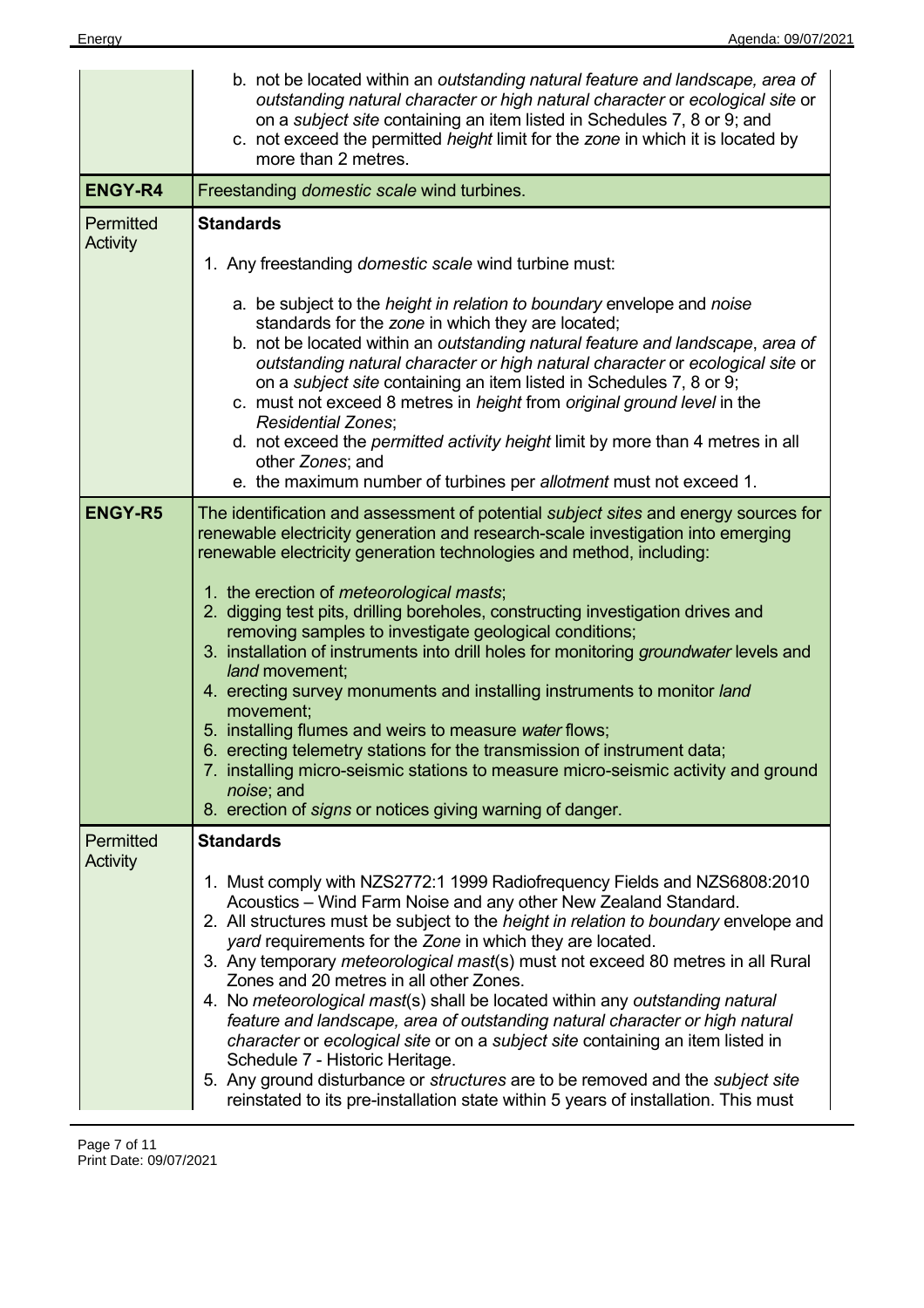|                                                              | include the removal of all structures and materials and any concrete pad<br>associated with the monitoring programme.<br>6. The Council must be informed of:<br>a. the location of the proposed meteorological mast(s) subject site at least 1<br>month prior to the installation of the mast(s);<br>b. any subsequent relocation of any mast(s) within the monitoring area; and<br>c. when the meteorological mast(s) have been removed and the subject<br>site reinstated after the monitoring programme (no more than 5 years after<br>the <i>meteorological mast(s)</i> have been installed). |                                                                                                                                                                                                                                                                                                                                                                                                                                                                                                                                                                   |
|--------------------------------------------------------------|---------------------------------------------------------------------------------------------------------------------------------------------------------------------------------------------------------------------------------------------------------------------------------------------------------------------------------------------------------------------------------------------------------------------------------------------------------------------------------------------------------------------------------------------------------------------------------------------------|-------------------------------------------------------------------------------------------------------------------------------------------------------------------------------------------------------------------------------------------------------------------------------------------------------------------------------------------------------------------------------------------------------------------------------------------------------------------------------------------------------------------------------------------------------------------|
| <b>ENGY-R6</b>                                               | Any activity listed as a permitted activity or a controlled activity which does not<br>comply with one or more of the associated standards, unless otherwise specified.                                                                                                                                                                                                                                                                                                                                                                                                                           |                                                                                                                                                                                                                                                                                                                                                                                                                                                                                                                                                                   |
| <b>Restricted</b><br><b>Discretionary</b><br><b>Activity</b> | <b>Standards</b>                                                                                                                                                                                                                                                                                                                                                                                                                                                                                                                                                                                  | <b>Matters of Discretion</b><br>1. The effects of non-compliance of the<br>relevant standards.<br>2. Measures to avoid, remedy or<br>mitigate adverse effects.<br>3. Cumulative effects.                                                                                                                                                                                                                                                                                                                                                                          |
| <b>ENGY-R7</b>                                               | Solar panels not complying with one or more of the <i>permitted activity</i> standards.                                                                                                                                                                                                                                                                                                                                                                                                                                                                                                           |                                                                                                                                                                                                                                                                                                                                                                                                                                                                                                                                                                   |
| <b>Restricted</b><br><b>Discretionary</b><br><b>Activity</b> | <b>Standards</b>                                                                                                                                                                                                                                                                                                                                                                                                                                                                                                                                                                                  | <b>Matters of Discretion</b><br>1. Any positive effects to be derived<br>from the activity.<br>2. Suitability of the subject site for the<br>proposed activity.<br>3. Layout, design and location of<br>proposed structure.<br>4. Effects on historic heritage.<br>5. Effects on an ecological site,<br>geological feature, outstanding natural<br>feature and landscape, or area of<br>outstanding or high natural character.<br>6. Visual, character and amenity effects.<br>7. Adequacy of the methods of<br>mitigation/remediation or on-going<br>management. |
| <b>ENGY-R8</b>                                               | Domestic scale renewable wind turbines mounted on a building (excluding minor<br>buildings) or freestanding, or meterological mast(s) which do not comply with one<br>or more of the <i>permitted activity</i> standards.                                                                                                                                                                                                                                                                                                                                                                         |                                                                                                                                                                                                                                                                                                                                                                                                                                                                                                                                                                   |
| <b>Restricted</b><br><b>Discretionary</b><br><b>Activity</b> | <b>Standards</b><br>1. The <i>structure</i> must not be located<br>within an outstanding natural feature<br>and landscape, area of outstanding<br>natural character or high natural<br>character or ecological site, or on<br>a subject site containing an item<br>listed in Schedules 7, 8 and 9.                                                                                                                                                                                                                                                                                                | <b>Matters of Discretion</b><br>1. Any positive effects to be derived<br>from the activity.<br>2. Health and safety.<br>3. Suitability of the subject site for the<br>proposed activity.<br>4. Layout, design and location of<br>proposed structure.                                                                                                                                                                                                                                                                                                              |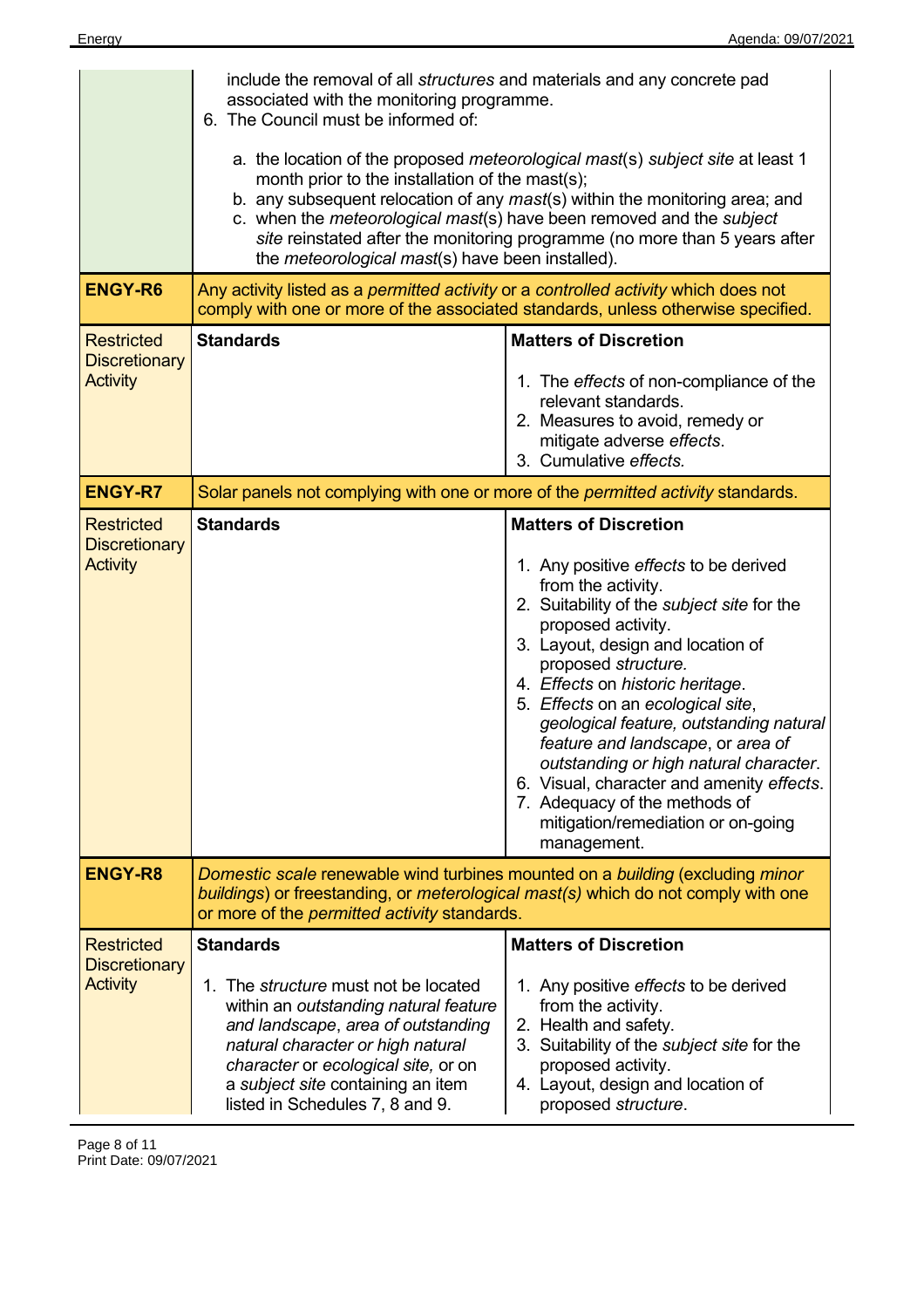| <b>ENGY-R9</b>                                               | Land based structures that support in-stream hydro generation or ocean energy                                                                                                                                                                                                                                                                                                                                                                                                                                                                                                                                                                                                                                                                                                               | 5. Effects on historic heritage.<br>6. Effects on an ecological site,<br>geological feature, outstanding natural<br>feature and landscape, or area of<br>outstanding or high natural character.<br>7. Visual, character and amenity effects.<br>8. Natural hazard risk management.<br>9. Noise effects.<br>10. Adequacy of the methods of<br>mitigation/remediation or ongoing<br>management.                                                                                                                                                                                                                                                                                                                               |
|--------------------------------------------------------------|---------------------------------------------------------------------------------------------------------------------------------------------------------------------------------------------------------------------------------------------------------------------------------------------------------------------------------------------------------------------------------------------------------------------------------------------------------------------------------------------------------------------------------------------------------------------------------------------------------------------------------------------------------------------------------------------------------------------------------------------------------------------------------------------|-----------------------------------------------------------------------------------------------------------------------------------------------------------------------------------------------------------------------------------------------------------------------------------------------------------------------------------------------------------------------------------------------------------------------------------------------------------------------------------------------------------------------------------------------------------------------------------------------------------------------------------------------------------------------------------------------------------------------------|
| <b>Restricted</b>                                            | investigation and electricity generation.<br><b>Standards</b>                                                                                                                                                                                                                                                                                                                                                                                                                                                                                                                                                                                                                                                                                                                               | <b>Matters of Discretion</b>                                                                                                                                                                                                                                                                                                                                                                                                                                                                                                                                                                                                                                                                                                |
| <b>Discretionary</b><br><b>Activity</b>                      | 1. The <i>structure</i> must be located within<br>any Rural Zone, any Open Space<br>Zone or a River Corridor Overlay.<br>2. The activity is set back at least 200<br>metres from any Residential Zone.<br>3. Any building, structure or<br>impermeable surface must not<br>exceed a footprint of 25m <sup>2</sup> and a<br>total of 50m <sup>2</sup> on any one <i>subject</i><br>site.<br>4. Any building or structure must not<br>be located within an existing<br>esplanade reserve or strip.<br>5. Any building or structure must not<br>be located within an Outstanding<br>Natural Feature and Landscape,<br>area of Outstanding Natural<br>Character or High Natural Character<br>or Ecological Site.<br>6. No land based structure to support<br>in-stream hydro generation must be | 1. Any positive effects to be derived<br>from the proposal.<br>2. Suitability of the subject site for the<br>proposed activity.<br>3. Public safety.<br>4. Adequacy of <i>subject site</i> (e.g.<br>geotechnical or hydrological)<br>investigations.<br>5. Layout, design and location of<br>proposed structure.<br>6. Traffic effects.<br>7. Effects on historic heritage.<br>8. Effects on an ecological site,<br>geological feature, outstanding natural<br>feature and landscape, or area of<br>outstanding or high natural character.<br>9. Visual, character and amenity effects.<br>10. Natural hazard risk management.<br>11. Noise effects.<br>12. Adequacy of the methods of<br>mitigation/remediation or ongoing |
| <b>ENGY-R10</b>                                              | located on a subject site containing<br>an item listed on Schedules 7, 8 or 9<br>for Historic Heritage.<br>7. The structure is not located on any<br>unformed legal road.<br>Community scale renewable electricity generation activities, including support                                                                                                                                                                                                                                                                                                                                                                                                                                                                                                                                 | management.                                                                                                                                                                                                                                                                                                                                                                                                                                                                                                                                                                                                                                                                                                                 |
|                                                              | structures, access and transmission.                                                                                                                                                                                                                                                                                                                                                                                                                                                                                                                                                                                                                                                                                                                                                        |                                                                                                                                                                                                                                                                                                                                                                                                                                                                                                                                                                                                                                                                                                                             |
| <b>Restricted</b><br><b>Discretionary</b><br><b>Activity</b> | <b>Standards</b><br>1. The <i>subject site</i> must not be located<br>within an outstanding natural feature<br>and landscape, area of outstanding<br>natural character or high natural<br>character or ecological site.                                                                                                                                                                                                                                                                                                                                                                                                                                                                                                                                                                     | <b>Matters of Discretion</b><br>1. Any positive effects to be derived<br>from the proposal.<br>2. Public safety.<br>3. Traffic effects.<br>4. Extent of earthworks.                                                                                                                                                                                                                                                                                                                                                                                                                                                                                                                                                         |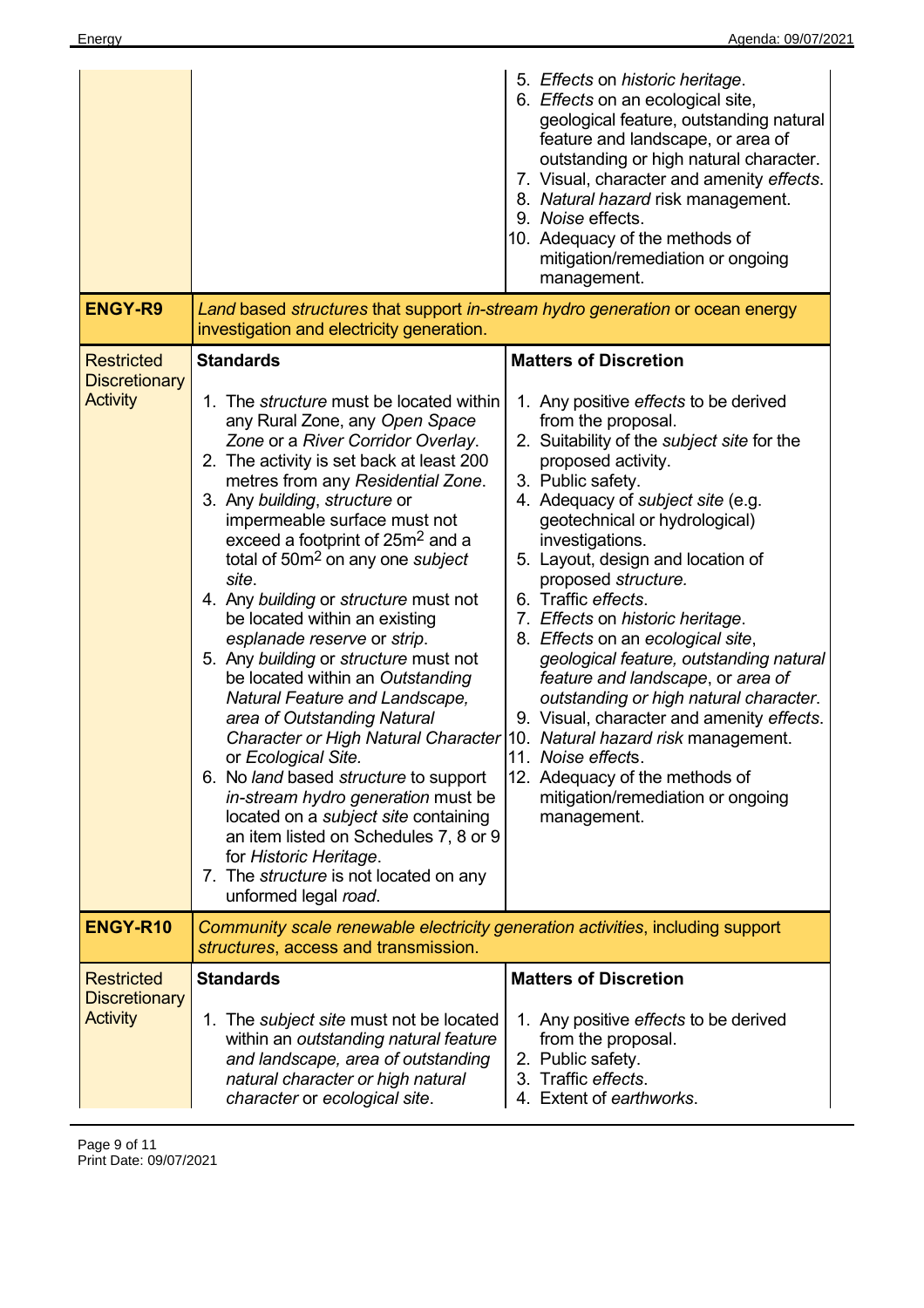|                                                              | 2. The subject site must not contain an<br>item listed in Schedules 7, 8 or 9.<br>3. All devices and supporting<br>structures attached to the land must<br>cover a total area of no more than<br>3000m <sup>2</sup> (excluding any support<br>wires) within the community scale<br>renewable energy development<br>project.<br>4. All structures must be set back a<br>distance of not less than three times<br>the <i>height</i> of the generating device<br>(as measured by the height<br>measurement criteria, including<br>support <i>structures</i> ) from the<br>boundary of any other subject site,<br>in different ownership, any road and<br>any above ground communication or<br>electrical transmission lines. | 5. Layout, design and location of<br>proposal.<br>6. Effects on historic heritage.<br>7. Effects on an ecological site,<br>geological feature, outstanding natural<br>feature and landscape, special<br>amenity landscape, or area of<br>outstanding or high natural character.<br>8. Visual, character and amenity effects.<br>9. Natural hazard risk management.<br>10. Noise and lighting effects.<br>11. Effects on public access.<br>12. Adequacy of the methods of<br>mitigation/remediation or ongoing<br>management.                                                                                                                                                 |
|--------------------------------------------------------------|---------------------------------------------------------------------------------------------------------------------------------------------------------------------------------------------------------------------------------------------------------------------------------------------------------------------------------------------------------------------------------------------------------------------------------------------------------------------------------------------------------------------------------------------------------------------------------------------------------------------------------------------------------------------------------------------------------------------------|------------------------------------------------------------------------------------------------------------------------------------------------------------------------------------------------------------------------------------------------------------------------------------------------------------------------------------------------------------------------------------------------------------------------------------------------------------------------------------------------------------------------------------------------------------------------------------------------------------------------------------------------------------------------------|
| <b>ENGY-R11</b>                                              | renewable electricity generation activities and research-scale investigation into<br>emerging renewable electricity generation technologies and method that do not<br>comply with one or more of the permitted activity standards.                                                                                                                                                                                                                                                                                                                                                                                                                                                                                        | The identification and assessment of potential <i>subject sites</i> and energy sources for                                                                                                                                                                                                                                                                                                                                                                                                                                                                                                                                                                                   |
| <b>Restricted</b><br><b>Discretionary</b><br><b>Activity</b> | <b>Standards</b><br>1. A meteorological mast(s) must not<br>be located within any Outstanding<br>Natural Feature and Landscape,<br>area of Outstanding Natural<br><b>Character or High Natural Character</b><br>or Ecological Site or on a subject<br>site containing an item listed in<br>Schedules 7, 8 or 9.                                                                                                                                                                                                                                                                                                                                                                                                           | <b>Matters of Discretion</b><br>1. Any positive effects to be derived<br>from the proposal.<br>2. Public safety.<br>3. Traffic effects.<br>4. Extent of earthworks.<br>5. Layout, design and location of<br>proposal.<br>6. Effects on historic heritage.<br>7. Effects on an ecological site,<br>geological feature, outstanding natural<br>feature and landscape, or area of<br>outstanding or high natural character.<br>8. Visual, character and amenity effects.<br>9. Natural hazard risk management.<br>10. Noise and lighting effects.<br>11. <i>Effects</i> on public access.<br>12. Adequacy of the methods of<br>mitigation/remediation or ongoing<br>management. |
| ENGY-R12                                                     | R11 that does not comply with one or more of the associated standards, unless<br>otherwise stated.                                                                                                                                                                                                                                                                                                                                                                                                                                                                                                                                                                                                                        | Any activity listed as a restricted discretionary activity in Rules ENGY-R8 - ENGY-                                                                                                                                                                                                                                                                                                                                                                                                                                                                                                                                                                                          |
| <b>Discretionary</b><br>Activity                             |                                                                                                                                                                                                                                                                                                                                                                                                                                                                                                                                                                                                                                                                                                                           |                                                                                                                                                                                                                                                                                                                                                                                                                                                                                                                                                                                                                                                                              |
| ENGY-R13                                                     | The installation or upgrade of any commercial-scale renewable electricity                                                                                                                                                                                                                                                                                                                                                                                                                                                                                                                                                                                                                                                 |                                                                                                                                                                                                                                                                                                                                                                                                                                                                                                                                                                                                                                                                              |

Page 10 of 11 Print Date: 09/07/2021

 $\overline{a}$